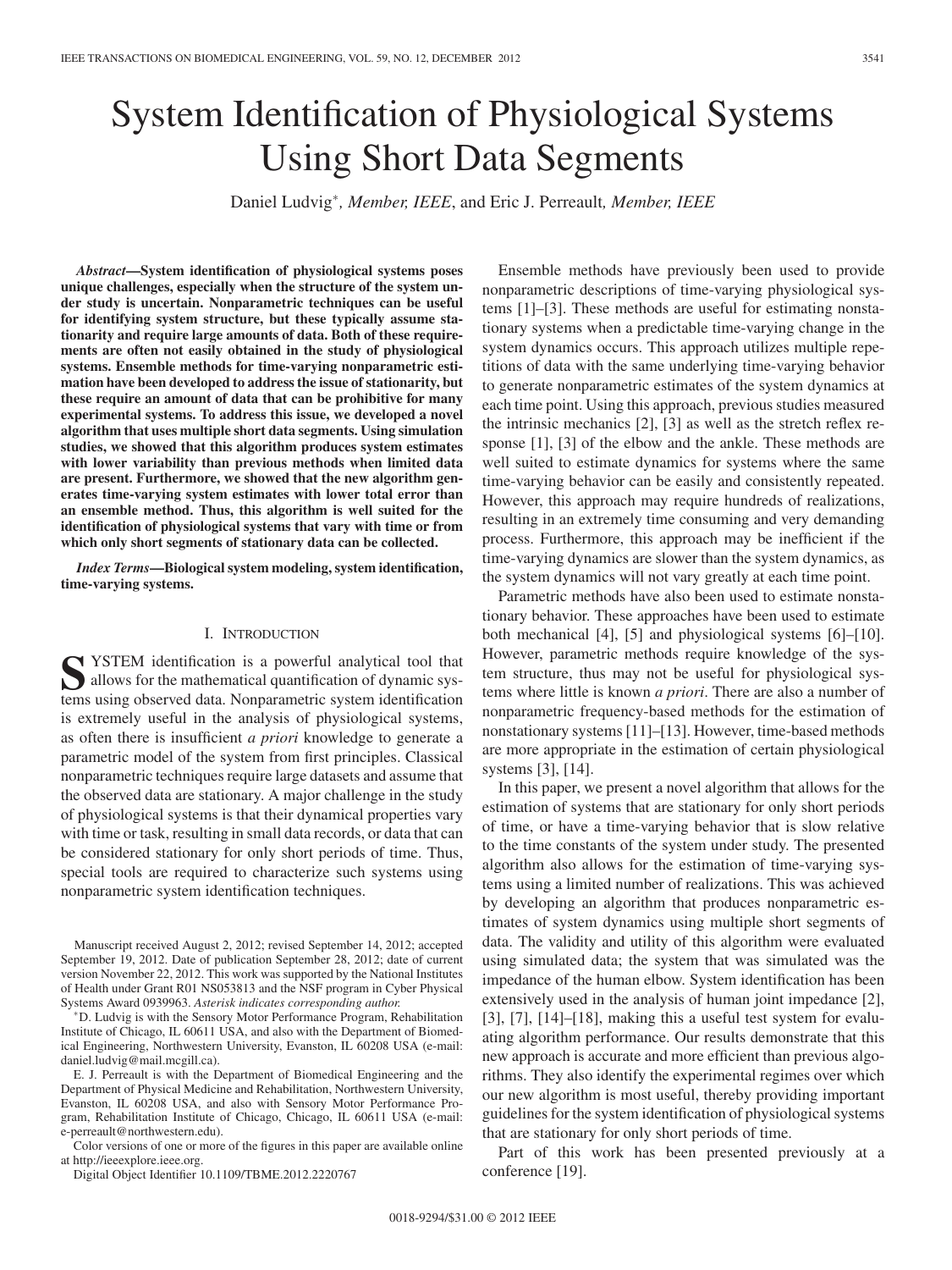#### II. MULTISEGMENT IDENTIFICATION ALGORITHM

## *A. Algorithm*

One way to characterize a dynamic linear system is its impulse response function (IRF). The output of a system  $y$  can be computed as the discrete convolution of the input  $x$  and the IRF  $h$ :

$$
y(i) = \Delta t \sum_{j=M1}^{M2} x(i-j)h(t,j)
$$
 (1)

where i is the sample time, j is the lag of the IRF,  $\Delta t$  is the sampling increment, and *M1* and *M2* are the maximum and minimum lag, respectively. The convolution shown in (1) is a time-varying convolution as  $h$  is a function of time  $t$ .

An IRF can be estimated directly from the data by solving (1) for  $h$ . However, this computation can be quite intensive; alternatively, the convolution equations can be rewritten with auto ( $\phi_{xx}$ ) and cross correlations ( $\phi_{xy}$ ) resulting in the following equation that is less computationally intensive to solve

$$
\phi_{xy}(t,k) = \Delta t \sum_{j=M1}^{M2} \phi_{xx}(t-j,k-j)h(t,j).
$$
 (2)

Under stationary conditions, the cross correlation can be computed by averaging across time [20]

$$
\phi_{xy}(k) = \frac{1}{N} \sum_{i=k}^{N} x(i-k)y(i).
$$
 (3)

In this equation, N is the number of points in each data record. Similarly, the autocorrelation can be estimated as in (3), with  $y(i)$  being substituted by  $x(i)$ . Under time-varying conditions with consistent time behavior, instantaneous correlations can be computed by averaging across multiple realizations, each assumed to have the same underlying time-varying behavior

$$
\phi_{xy}(t,k) = \frac{1}{R} \sum_{r=1}^{R} x(t-k,r)y(t,r).
$$
 (4)

Here,  $r$  is the realization number and  $R$  is the total number of realizations.

The time-varying cross correlation is a powerful method as it provides an estimate of the correlation between the input and output at each time point. However, it requires many realizations to perform the required averaging and may result in very long experimental times [2], [3]. Furthermore, if the underlying system is only slowly time varying, or has short periods where it is nearly stationary, then the time-varying algorithm will be inefficient due to the presence of redundant computations. Instead, we propose to combine both time-invariant and time-varying correlations to estimate the behavior of the system during short data segments.

The combined approach was accomplished by averaging both along time within each short data segment, as well as across realizations. These multisegment correlations can be formulated as

$$
\phi_{xy}(t,k) = \frac{1}{NR} \sum_{r=1}^{R} \sum_{i=t-N/2}^{t+N/2} x(i-k,r)y(i,r)
$$
 (5)

where  $t$  is the time at the middle of each short data segment, and N is the number of points in each segment.

Solving (2) for *h(t,j)* gives

$$
h(t,j) = \Delta t^{-1} \mathbf{\Phi}_{\mathbf{xx}}^{-1} \mathbf{\Phi}_{\mathbf{xy}}
$$
 (6)

where

$$
\mathbf{\Phi}_{\mathbf{xy}} = [\phi_{xy}(t, M1) \cdots \phi_{xy}(t, M2)]^{\mathrm{T}}
$$

and  $\Phi_{\text{vv}} =$ 

$$
\begin{bmatrix}\n\phi_{xx}(t - M1, 0) & \cdots & \phi_{xx}(t - M2, M1 - M2) \\
\vdots & \ddots & \vdots \\
\phi_{xx}(t - M1, M2 - M1) & \cdots & \phi_{xx}(t - M2, 0)\n\end{bmatrix}.
$$

This is a general solution for solving for  $h$  and can be used in stationary or time-varying conditions. In the presence of a poor signal-to-noise ratio, solving (6) directly leads to large random error. Thus, a pseudoinverse can be used, as proposed in [21].

### *B. Advantages of the Algorithm*

Though the IRFs were estimated using correlation methods, it is shown in Appendix A that this is equivalent to IRFs estimated directly from the data using least squares. As a result, the properties of least squares hold for these IRF estimates. Since the use of least squares produces unbiased parameter estimates, the estimates produced by averaging numerous classical timeinvariant IRFs or ensemble-based time-varying IRFs [2] should be the same as that estimated by the multisegment algorithm.

So, what is the benefit of the multisegment algorithm? A derivation of the parameter variance—shown in Appendix B shows a benefit in estimating the IRF of the system using the multisegment algorithm

$$
\sigma_C^2 \approx \frac{NR - M - 1}{R(N - M - 1)} \sigma_{MS}^2
$$

$$
\sigma_{\bar{E}}^2 \approx \frac{NR - M - 1}{N(R - M - 1)} \sigma_{MS}^2
$$
(7)

where  $\sigma^2$  is the variance of the IRF estimate for the multisegment (MS), classical (C), and ensemble (E) algorithms, and  $M$ is the total number of lags. For example, given 20 realizations of 50 sample segments and an IRF of nine lags, the classical and ensemble algorithms would produce estimates with variances that are 24% and 98% times larger than the multisegment algorithm, respectively. Thus, averaging IRFs estimated from classical or ensemble methods will lead to higher parameter variability than using the multisegment algorithm. This effect will be greatest when small segments or few realizations are used but becomes negligible with longer segments or greater number of realizations.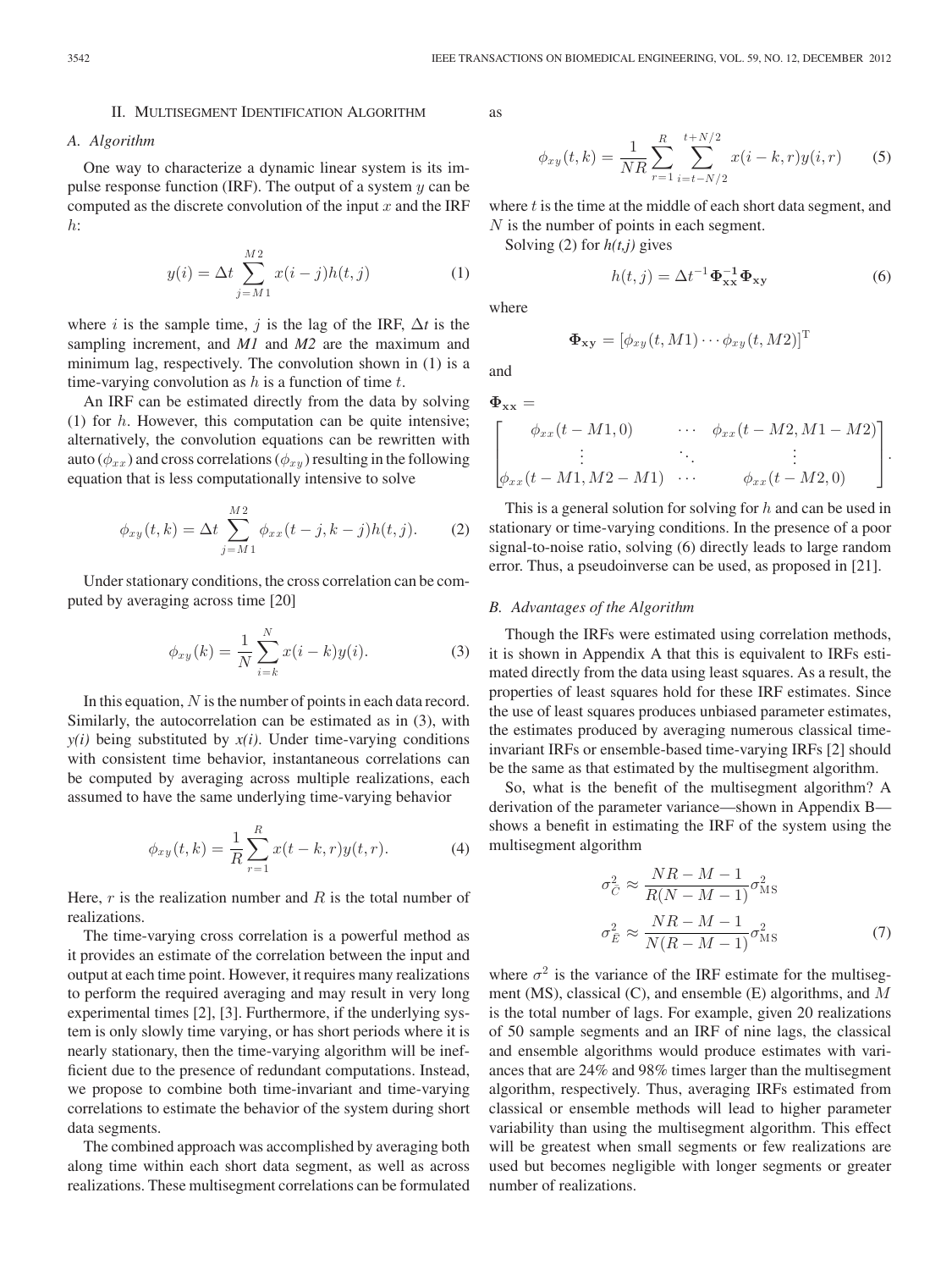

Fig. 1. Schematic of simulations. Multiple realizations of simulated position signals were used to compute multiple realizations of simulated torque using the shown second-order differential.

## III. SIMULATION STUDIES

A number of simulation studies were run to evaluate the performance of the multisegment algorithm. All focused on the estimation of human elbow impedance—the dynamic relationship between the position of the elbow and the torque acting about it—which was modeled parametrically by

$$
Tq = I\frac{d^2\theta}{dt} + B\frac{d\theta}{dt} + K(t)\theta
$$
\n(8)

where  $Tq$  is the output torque,  $\theta$  is the input position, I is the joint inertia,  $B$  is the viscosity, and  $K$  is the stiffness. This is a typical representation, as used in a number of experimental studies [22], [23]. The first two studies used stationary data with a fixed set of model parameters. The first compared the performance of the algorithm to previously used classical [14] and ensemble algorithms [2]; the second evaluated the performance of our new algorithm for different data segment lengths and the number of total segments. The final simulation study used time-varying data. Specifically, the simulated elbow stiffness was varied in a sinusoidal manner to evaluate how well our algorithm could capture the dynamics of time-varying systems.

# *A. Simulation Methods*

*1) Simulation Model:* The model shown in Fig. 1 was used to generate simulated data. The simulations were carried out using Simulink (The Mathworks Inc., Natick, MA) with a fixed time step of 0.001 s. Each simulation set consisted of a series of realizations of the same length; each simulation in a set contained identical parameters, but different random values were used for the position and noise signals. The simulated position was a pseudorandom binary sequence (PRBS) with an amplitude of 0.03 rad, rate limited to  $\pm 0.5$  rad/s. This was selected to represent typical perturbations used in experimental studies [3], [14], [24]. The position was subsequently filtered at 40 Hz with an eight-pole Bessel filter. The output noise (see Fig. 1) was low-pass filtered at 3 Hz with a three-pole Bessel filter to accentuate the low-frequency noise associated with voluntary intervention; it was then scaled to produce an output signal-to-noise ratio of 0 dB. Following the simulation, the data were filtered by a 40-Hz eighth-order Chebyshev filter and decimated to 100 Hz before the identification algorithms were applied.

*2) Simulation 1: Comparison With Established Algorithms:* The objective of the first simulations was to compare the performance of the multisegment algorithm to that of the classical time-invariant and ensemble-based time-varying algorithms [2]. In this stationary simulation, 500 realizations of 8 s were simulated with the parameters of the impedance set to  $K =$ 150 Nm/rad,  $B = 2.2$  Nm/rad/s, and  $I = 0.13$  kg·m<sup>2</sup>.

To ensure that all algorithms had access to identical amounts of data, each used 20 randomly selected data segments with a length 0.5 s. Each segment was selected from a separate realization of the simulated system. The multisegment algorithm estimated a single IRF from this set of 20 data segments; the classical algorithm computed an IRF for each segment, and the results were averaged to produce a single estimate; the ensemble approach computed a separate IRF for each time point, and these were averaged to yield a single estimate. This procedure was repeated 100 times, which we found to be a sufficient number of repetitions to allow for accurate estimates of the variability of the IRFs. Each repetition used different randomly selected realizations.

To evaluate the influence of the type of perturbation on the estimation process, we also considered filtered Gaussian white noise (FGWN), another common experimental choice [25]. This was generated using a two-pole Butterworth low-pass filter with a cutoff frequency of 5 Hz. The signal-to-noise ratio was matched to that used for the PRBS signal, as were all parameters used in the identification process.

Joint impedance IRFs are acausal representations of the system dynamics and can be difficult to analyze visually [26]. Hence, the impedance IRFs were inverted to yield admittance IRFs, representing the dynamic relationship between a torque input and the resulting motion of the joint. This was accomplished by simulating the output of the impedance to filtered noise and estimating an IRF where the output of the simulation was treated as the input to the IRF and vice versa.

*3) Simulation 2: Evaluation of the Performance of the Multisegment Algorithm:* The second simulation study explored how the performance of the multisegment algorithm varied with the number and length of the available data segments. The data used for this simulation were the same as in the previous simulation. Segment lengths from 0.01 to 2.0 s were considered, as were segment numbers from 1 to 200. All data were randomly selected from the available realizations. For each combination of segment length and number of realizations, the analysis was run 100 times.

The quality of the estimation was quantified in two ways. First, the %VAF between the torque predicted by the algorithm  $Tq$  and the simulated noise-free torque  $Tq$  was computed as

$$
\% \text{VAF} = 100 \left( 1 - \frac{\text{var}(Tq - \hat{T}q)}{\text{var}(Tq)} \right) \%. \tag{9}
$$

Since the estimated torque was compared with the noise-free simulated torque, cross validation was not required.

The quality of the algorithm was also evaluated by estimating the stiffness  $K$  of our simulated model. Stiffness can be estimated directly by integrating the impedance IRF and is not reliant on any parameter optimization routines.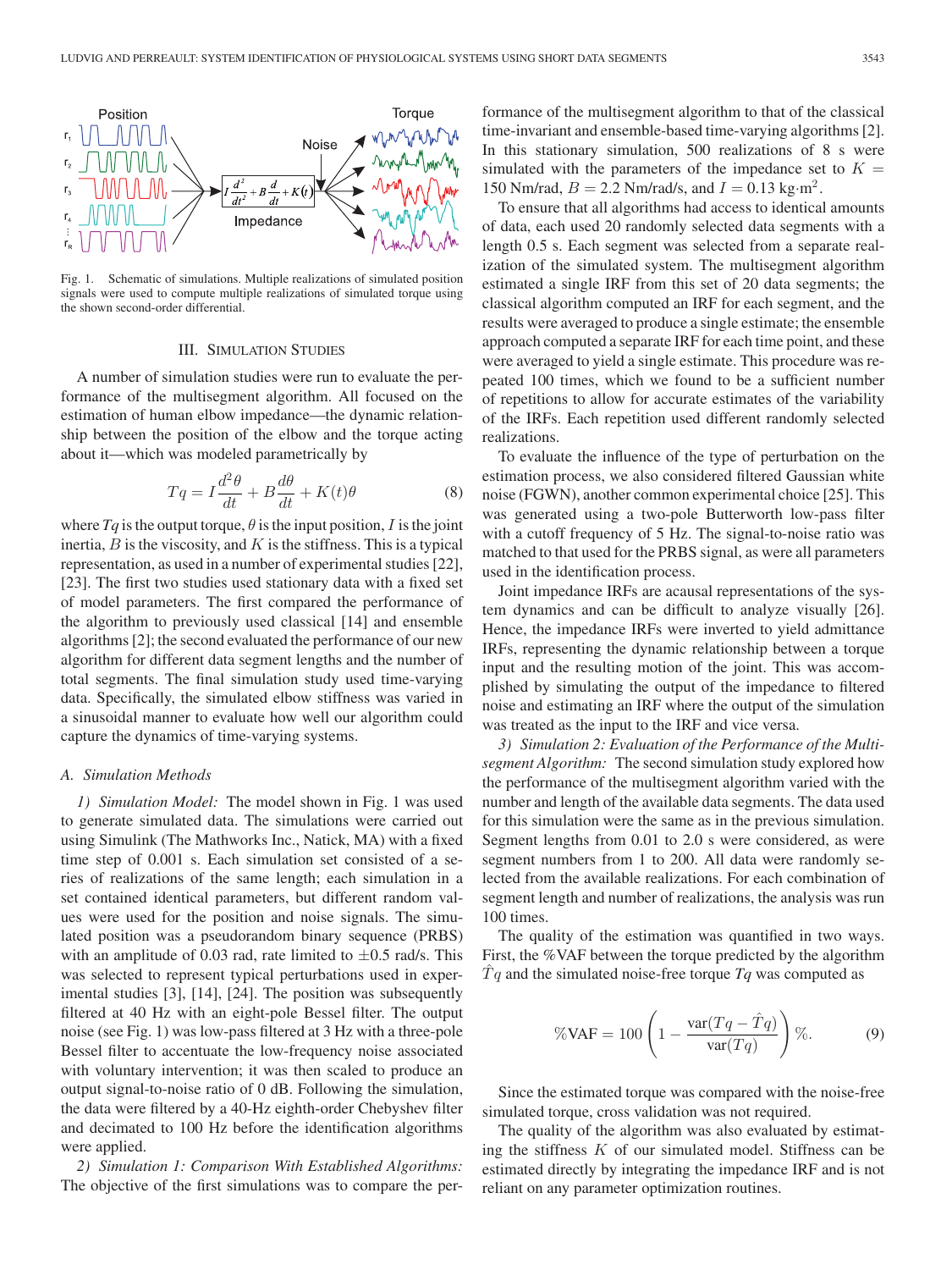*4) Simulation 3: Estimation of Time-Varying Systems:* One potential application of this multisegment algorithm is the analysis of slowly time-varying systems. We assessed the utility of the algorithm for this application by simulating the system shown in Fig. 1, under conditions of sinusoidally varying K. One thousand realizations of three sinusoidal periods were simulated. In each realization,  $K$  varied according to (10), while  $I$ and B remained constant. Unique position and noise sequence were used for each realization

$$
K(t) = 50\sin(2\pi t) + 100.\tag{10}
$$

This time-varying behavior was selected because it is much slower than the dynamics of the simulated impedance, but fast enough to preclude the use of classical time-invariant methods.

To analyze these simulations, the algorithm was run at each time point using sets of 25, 50, and 100 randomly selected realizations. The algorithm was evaluated for segment lengths that varied from 0.05 to 1.0 times the period of the time-varying behavior; segments were centered at each time point in the selected realizations. Stiffness estimates were generated as in the previous section. This process was repeated for 100 randomly selected datasets to obtain estimates of the random error  $e_R$ , bias error  $e_B$ , and total error  $e_T$  associated with each estimate. These errors were computed as follows:

$$
e_R = \sqrt{\frac{\Delta t}{S} \sum_{i=1}^{1/\Delta t} \sum_{s=1}^{S} (\hat{K}(i\Delta t, s) - \bar{\hat{K}}(i\Delta t))^2}
$$

$$
e_B = \sqrt{\Delta t \sum_{i=1}^{1/\Delta t} (\bar{\hat{K}}(i\Delta t) - K(i\Delta t))^2}
$$

$$
e_T = \sqrt{\frac{\Delta t}{S} \sum_{i=1}^{1/\Delta t} \sum_{s=1}^{S} (\hat{K}(i\Delta t, s) - K(i\Delta t))^2}
$$
(11)

 $\hat{K}(t,s)$  is the stiffness estimated at time point t and dataset s,  $K(t)$  is the simulated stiffness,  $\overline{\hat{K}}(t)$  is the mean of  $\hat{K}(t, s)$ across all datasets (12),  $\Delta t$  is sampling increment, and S is the total number of datasets evaluated

$$
\bar{\hat{K}}(t) = \frac{1}{S} \sum_{s=1}^{S} \hat{K}(t, s).
$$
 (12)

### *B. Simulation Results*

*1) Simulation 1: Comparison With Established Algorithms:* The first simulation study compared the performance of the multisegment algorithm to that of the classical time-invariant and ensemble-based time-varying algorithms.

For the FGWN input, all three algorithms produced unbiased estimates of the admittance (see the left column in Fig. 2). However, the multisegment algorithm computed IRFs with lower variability (average standard deviation  $= 0.008$  rad/Nm/s) compared to the classical (average standard deviation  $=$  $0.010$  rad/Nm/s) and ensemble (average standard deviation  $=$ 0.012 rad/Nm/s) algorithms. These results are in general agreement with (7) as the multisegment algorithm estimated admit-



Fig. 2. Joint admittance IRFs. Admittance IRFs estimated using the (a) classical, (b) ensemble, and (c) multisegment algorithms with both FGWN (left column) and PRBS (right column) inputs. Shaded areas show  $\pm 2$  standard deviations for each algorithm and black-dashed lines show the true IRF used in the simulations.

tance with the lowest variability of the three algorithms, and the classical algorithm produced estimates with slightly lower variability than the ensemble algorithm.

The advantage of the multisegment algorithm becomes even more pronounced with the PRBS data (see the right column in Fig. 2). Not only did the multisegment algorithm produce estimates with lower variability, but it also produced unbiased estimates. This was in contrast to the classical algorithm, which produced biased estimates for the simulated conditions. This bias arose due to the likelihood that a number of the input signals were ill conditioned, a distinct possibility when using short segments of PRBS data, as some individual segments may contain few transitions.

*2) Simulation 2: Evaluation of the Performance of the Multisegment Algorithm:* Our second simulation study evaluated how the number of available realizations and the number of data points in each realization influenced algorithm performance. Both the %VAF [see Fig. 3(a)] and the standard deviation of the estimated stiffness parameter  $K$  [see Fig. 3(b)] showed improvement with increasing amounts of data; however, the %VAF reached high levels (∼95%) after only approximately 2500 data points, whereas the standard deviation reached high levels (∼5%) after 10 000 data points. Thus, even though only small improvement was seen in the %VAF when using increasing number of longer segments, the decrease in the variability of the estimated  $K$  was greatly enhanced by the availability of more data.

For the majority of the combinations shown in Fig. 3, there was no difference as to the performance of the algorithm with respect to the origin of the amount of data. That is to say the algorithm performs equally well when using 150 realizations of 0.5 s data or 50 realizations of 1.5 s data.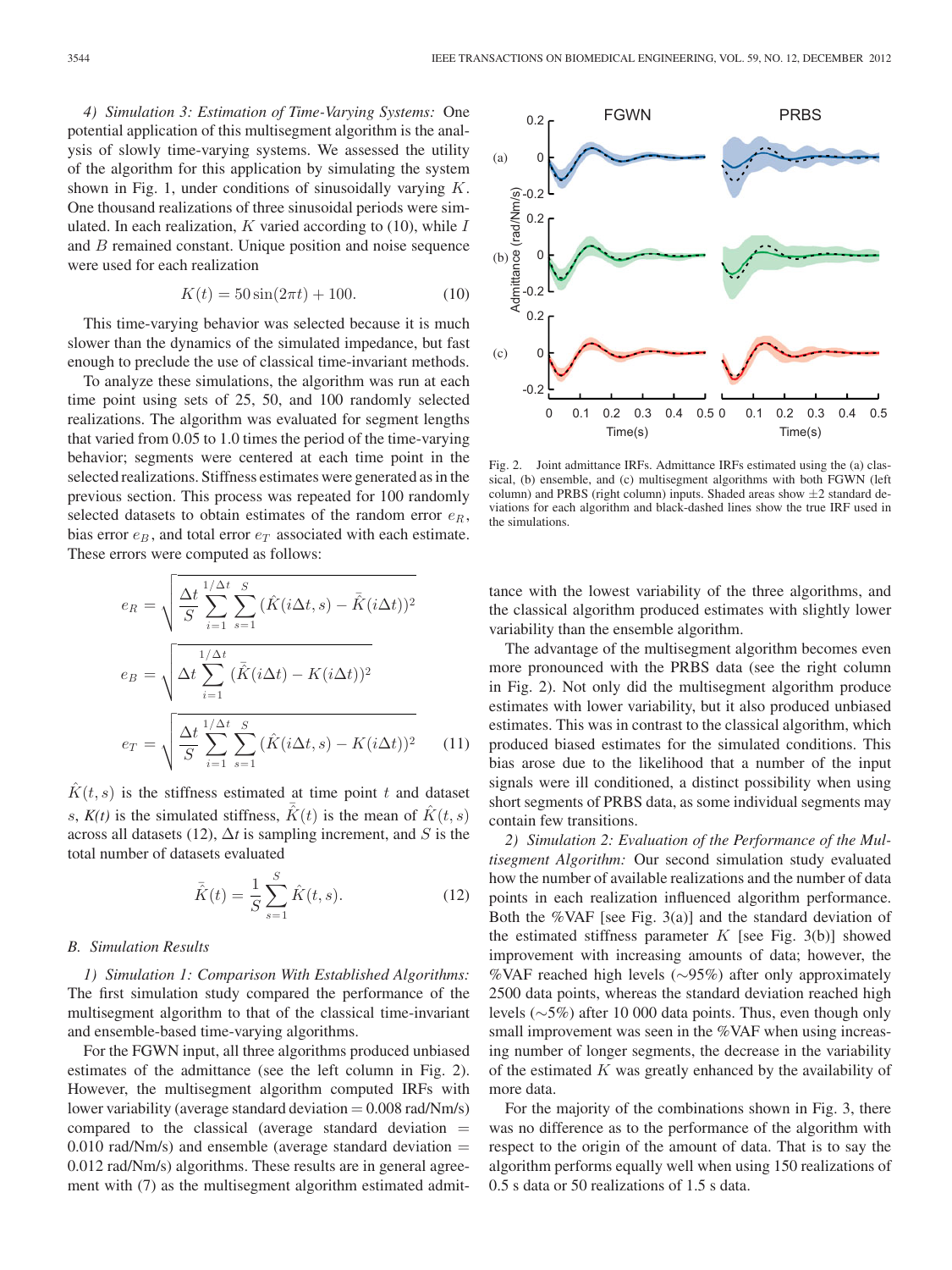

Fig. 3. Performance of multisegment algorithm. (a) %VAF and (b) standard deviation of the stiffness estimate for multisegment algorithm as a function of segment length and number of realizations.

*3) Simulation 3: Estimation of Time-Varying Systems:* Our third simulation addressed the challenge of selecting proper segment lengths when dealing with time-varying systems. Longer data segments will benefit from better algorithm performance, as demonstrated in the previous section, but may miss the timevarying behavior. Shorter data segments will result in estimates that capture the time-varying behavior but will have increased random error. To assess this issue, we evaluated the accuracy of the algorithm in estimating time-varying stiffness using segments of different lengths. Fig. 4(a) shows an example of the estimates generated when 100 realizations of time-varying data were segmented into three different lengths. We found that segments with a length of 0.1 times the period of the simulated sinusoidal time variation produced estimates of  $K$  that had little bias but a large amount of variability [see Fig. 4(a), top]. Using segment lengths of 0.4 times the period resulted in estimates of K with greater bias, but decreased variability [see Fig. 4(a), middle]. Finally, when the segments were 0.7 of the period, the algorithm estimated  $K$  with the least variability, but substantial bias (see Fig 4(a), bottom).



Fig. 4. Estimation of time-varying behavior. (a)  $K$  (solid) estimated from data of three different segment lengths with 2 standard deviations (shaded region) along with simulated values (black-dashed). (b) Bias (solid), random (dotted), and total (dashed) error in estimating time-varying stiffness as a function of segment length when estimating time using 25 (blue), 50 (green), and 100 (red) realizations. Black circles demarcate the three segment lengths shown in part (a).

The optimal segment length, quantified by the total estimation error, varied with the available number of realizations [see Fig. 4(b)]. Random error, bias error, and total error all varied as a function of both segment length and the number of realizations. In general, we found that as segment length increased, random error decreased and bias error increased. However, there was a point in between the two extremes where the total error reached a local minimum. As expected, increasing the number of realizations available to the algorithm resulted in estimates of K with decreased random error and no change in bias error, thus shifting the segment length at which total error reached a local minimum. The previously used ensemble algorithm [2] used segments that were one sample long. Thus, when data are limited and noise is substantial, the multisegment algorithm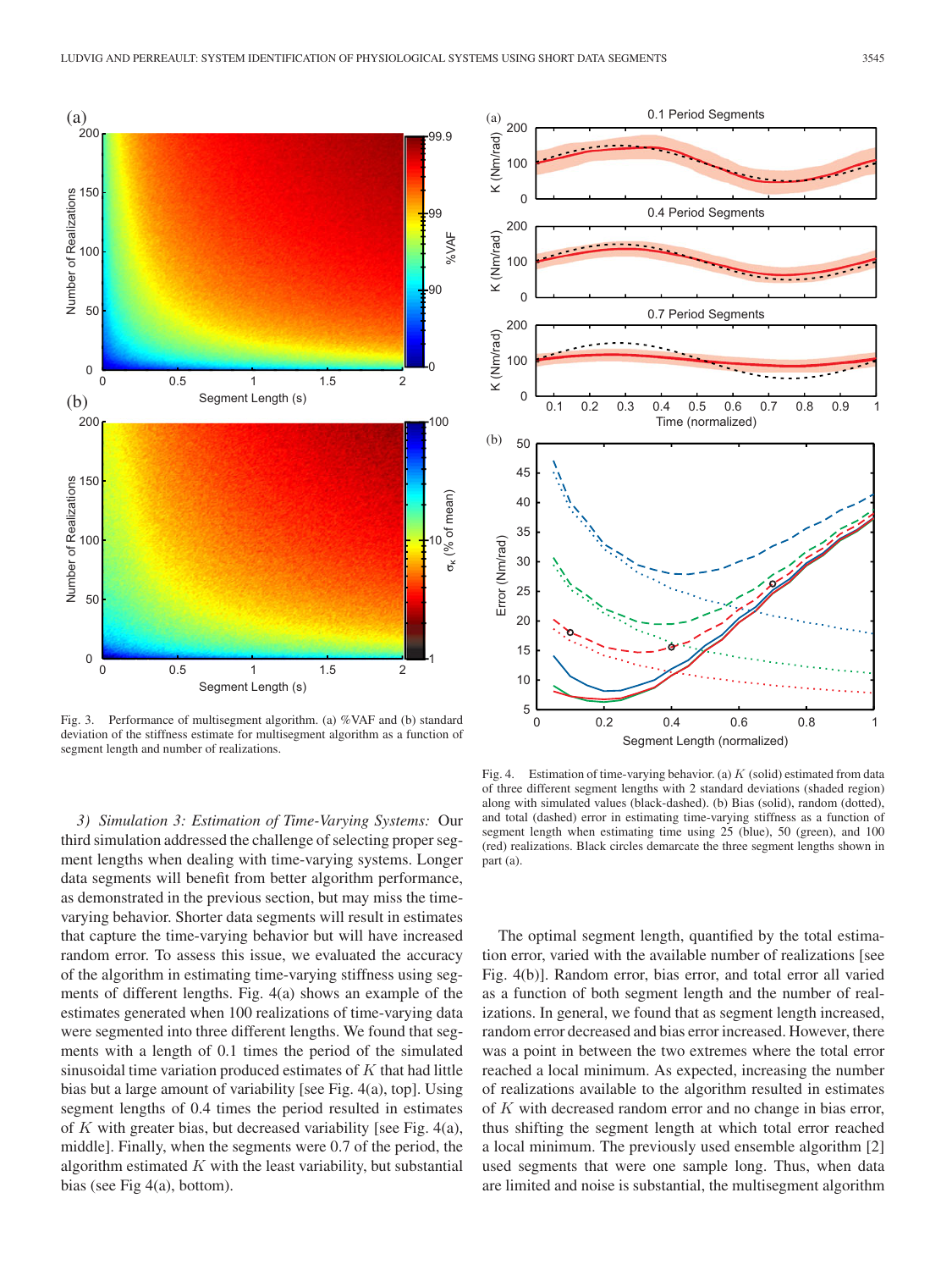estimates time-varying systems with lower total error than the established ensemble algorithm.

# IV. DISCUSSION

The goal of this study was to develop and evaluate a novel algorithm for obtaining nonparametric estimates of physiological systems that are stationary for only short periods of time. Our approach uses multiple realizations of short data segments. In addition to situations in which only short data segments are available, this algorithm can also be applied to slowly timevarying systems. Our approach can be contrasted with classical time-invariant methods that use lengthy single realizations of stationary data, and ensemble time-varying methods that use numerous realizations of rapidly varying behaviors. We assessed the algorithm by quantifying its performance in estimating joint impedance, a physiological system that has been studied in detail previously [2], [3], [7], [10], [14], [15], [17], [18], [24], [27]–[30]. Using simulations, we determined that the new algorithm could produce impedance IRFs with lower variability and less bias than classical time-invariant and ensemble-based time-varying approaches. While the novel algorithm could estimate joint impedance with even small amounts of data, it required substantially more data to produce reliable estimates of the stiffness parameter corresponding to the static component of impedance. Finally, we showed that using numerous realizations of short data segments, the algorithm generates timevarying system estimates with lower total error than previously used time-varying ensemble methods [2], [3], [21].

# *A. Advantages of Multisegment Algorithm*

The main advantage of the multisegment algorithm is its ability to estimate system dynamics with lower variability than classical methods when using multiple short segments of data. It is possible to produce multiple system estimates using classical time-invariant methods on each realization and average the result, with (7) showing the expected parameter variability. For datasets where the data length is much greater than the number of lags of the IRF, the advantage of the multisegment algorithm is negligible. However, when the length of data is not substantially greater than the number of lags, the multisegment will produce system dynamics estimates with lower variability. We demonstrated this in *Simulation 1*; the standard deviation was lower for the estimates generated by the multisegment than the classical or ensemble algorithms.

This decrease in parameter variability is expected, but there is another practical benefit to the algorithm. In any given realization, there is a possibility that there is insufficient power to correctly estimate the system. If even one realization has insufficient power, using the average of time-invariant IRFs method would result in an average IRF that may be extremely biased. This possibility of insufficient power in individual realizations is much greater with the PRBS signal, a common experimental choice due to its increased power for a given peak-to-peak amplitude as compared to Gaussian noise [17]. In *Simulation 1*, the segment lengths (0.5 s) were relatively short in comparison to the switching rate of the PRBS (0.15 s). Thus, it is expected that

in an ensemble of 20 realizations, two or three realizations are likely to be ill conditioned, resulting in two or three IRFs with extreme errors that could add substantial bias to the average IRF. In such conditions, the multisegment algorithm has substantial advantages.

This approach is especially useful for physiological systems, which tend to require more data than electrical or mechanical systems. This arises from the low signal-to-noise ratios often encountered in the study of physiological systems, the limitations on the properties of the input perturbations that can be applied, as well as the need for nonparametric approaches when studying systems with unknown structure. Though the requirement for data is higher, the accessibility to stationary data from physiological systems is often lower, due to issues such as fatigue. If the nonstationary behavior can be repeated in a predictable manner, then the system can be treated as a time-varying system. However, this requires the subject to perform the same time-varying change many hundreds of times, a demanding and time-consuming task [2], [3]. Thus, maximizing the utilization of the acquired data is essential for physiological system identification, and this algorithm is well suited for this purpose.

# *B. Estimation of Time-Varying Systems*

We showed that increasing the segment length and number of realizations improved performance, but for time-varying systems, making segments too long may result in inaccurate estimates of the time-varying behavior. So, how does one choose the proper values for segment length and number of realizations? We found that for each dataset (realizations  $= 25, 50,$ 100), there was some value where the total error reached a local minimum (0.45, 0.35, and 0.3 of the period, respectively). Computing this optimal segment length *a priori* may not be feasible, as even predicting the random error with a white input was quite challenging (see Appendix B). A more practical solution may be to run a limited set of simulations and use some *a priori* assumptions to approximate the optimal length over a wide array of conditions.

The results of the time-varying simulation demonstrate that the multisegment algorithm produces estimates of time-varying systems with less error than the established ensemble algorithm. The ensemble algorithm is equivalent to the multisegment algorithm when the segments are one sample each—0.01 s in this case. Thus, under the situations simulated here—low SNR and limited number of realizations—that are typical for physiological systems, estimating slowly time-varying system is more effective with the multisegment algorithm.

## *C. Applications of the Algorithm*

We foresee a number of applications for the multisegment algorithm presented in this paper. One would be to estimate the dynamics of time-varying systems as detailed thoroughly in this paper. For example, joint impedance has been extensively studied under stationary posture [24], [28]; yet few have thoroughly examined how joint impedance varies with natural movements [7], [22], [31]. Estimating impedance during movement may provide insight into the neural control of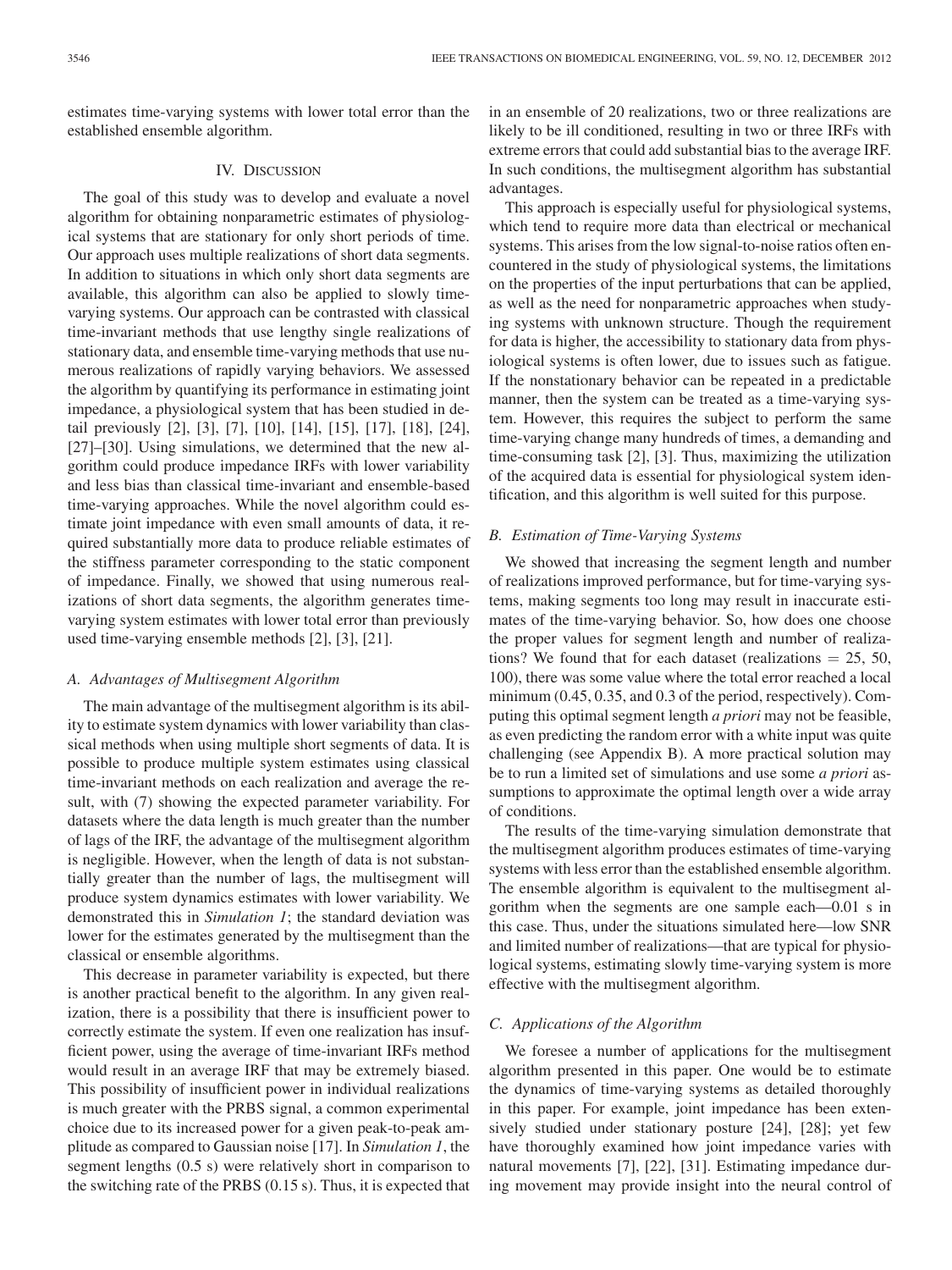movement [32], [33]. It may also provide information of the mechanics of the joint that will help with the design of biomimetic prostheses [34], [35].

Another application would be to estimate the state of systems that remain stationary for only short periods of time. For example, there is a challenge associated with measuring joint impedance at high torque levels, since levels above approximately 30% of maximum voluntary contraction can only be maintained for short time periods. As a result, most studies have estimated joint mechanics at relatively low levels of voluntary contraction [18], [36], [37]. Estimating impedance at high torque levels would be useful for understanding how joint mechanics are regulated during impact, and also could be used to better understand the relative importance of muscle and tendon mechanics within these regimes [38], [39]. Similarly, these methods could also be used to estimate joint impedance in other transients states such as in preparation to move or in the preparation for an impact. In general, this method is valuable to estimate any system where the state of interest is too short to acquire sufficient data to accurately estimate the system.

The major advantage of nonparametric algorithms is their ability to estimate system dynamics without *a priori* knowledge of the structure of the system. Thus, they are especially useful for physiological applications. Ultimately, the algorithm we developed would provide insight into structure of the system, which would then allow for the use of parametric techniques [4]–[9], [40], [41] that can estimate system dynamics with much less data.

# APPENDIX A CORRELATION AND LEAST-SQUARES IRF ESTIMATES

In the text, we showed the estimation of the multisegment IRF using correlation-based methods. This method is identical to the least-squares method; thus, it too has all the properties of least-squares estimates.

Similar to  $(1)$ , the output of the system for any given realization can be computed using a discrete convolution

$$
y(i,r) = \Delta t \sum_{j=M1}^{M2} x(i-j,r)h(t,j)
$$
 (13)

where  $i$  is a time point during the stationary period; thus

$$
i \in [t - N/2, t + N/2].
$$

Equation (13) can be rewritten in a matrix formulation as

$$
\mathbf{Y}_{\mathbf{r}}(r) = \Delta t \mathbf{X}_{\mathbf{r}}(r) \mathbf{h} \tag{14}
$$

where

$$
\mathbf{Y}_{\mathbf{r}}(r) =
$$
  
\n[ y(t - N/2,r) y(t - N/2 + 1, r) ... y(t + N/2,r)]<sup>T</sup>

$$
X_{r}(r) =
$$
\n
$$
\begin{bmatrix}\nx(t - M_{1} - N/2, r) & \cdots & x(t - M_{2} - N/2, r) \\
x(t - M_{1} - N/2 + 1, r) & \cdots & x(t - M_{2} - N/2 + 1, r) \\
\vdots & \ddots & \vdots \\
x(t - M_{1} + N/2, r) & \cdots & x(t - M_{2} + N/2, r)\n\end{bmatrix}
$$
\nand

and

 $\langle \cdot, \cdot \rangle$ 

$$
\mathbf{h} = [h(t, M_1) \cdots h(t, M_2)]^T.
$$

Computing the output for all realizations results in the following equation:

$$
Y = \Delta t X h \tag{15}
$$

where

$$
\mathbf{Y} = \left[ \mathbf{Y}_{\mathbf{r}} \left( 1 \right) \mathbf{Y}_{\mathbf{r}} \left( 2 \right) \cdots \mathbf{Y}_{\mathbf{r}} \left( R \right) \right]^{T}
$$

and

$$
\mathbf{X} = \left[\mathbf{X}_{\mathbf{r}}\left(1\right)\mathbf{X}_{\mathbf{r}}\left(2\right)\cdots\mathbf{X}_{\mathbf{r}}\left(R\right)\right]^{T}.
$$

In the presence of noise, (15) cannot be solved for **h** directly; rather **h** can be estimated using least-squares linear regression

$$
\hat{\mathbf{h}} = \Delta t^{-1} \left( \mathbf{X}^T \mathbf{X} \right)^{-1} \left( \mathbf{X}^T \mathbf{Y} \right). \tag{16}
$$

Computing  $X^T Y$  gives

$$
\mathbf{X}^T \mathbf{Y} = \sum_{r=1}^R \mathbf{X}_r (r)^T \mathbf{Y}_r (r)
$$
  
=  $[F_{xy} (M1) \cdots F_{xy} (M2)]$  (17)

where

$$
F_{xy}(k) = \sum_{r=1}^{R} \sum_{i=t-N/2}^{t+N/2} x(i-k,r) y(i,r)
$$

resulting in an expression that is identical to the cross correlation shown in (6) except for the normalization. Similarly computing  $X^T X$  gives

$$
\mathbf{X}^T \mathbf{X} = \sum_{r=1}^R \mathbf{X}_r (r)^T \mathbf{X}_r (r)
$$
  
= 
$$
\begin{bmatrix} F_{xx} (M1, M1) & \cdots & F_{xx} (M2, M1) \\ \vdots & \ddots & \vdots \\ F_{xx} (M1, M2) & \cdots & F_{xx} (M2, M2) \end{bmatrix}
$$
(18)

where

$$
F_{xx}(k_1, k_2) = \sum_{r=1}^{R} \sum_{i=t-N/2}^{t+N/2} x(i - k_1, r) x(i - k_2, r).
$$

Substituting in  $k = k_2 - k_1$  and  $t^* = t - k_1$  gives

$$
\mathbf{X}^T \mathbf{X} = \begin{bmatrix} F_{xx}^* (t - M1, 0) & \cdots & F_{xx}^* (t - M2, M1 - M2) \\ \vdots & \ddots & \vdots \\ F_{xx}^* (t - M1, M2 - M1) & \cdots & F_{xx}^* (t - M2, 0) \end{bmatrix}
$$

⎤  $\overline{a}$  $\overline{a}$  $\frac{1}{2}$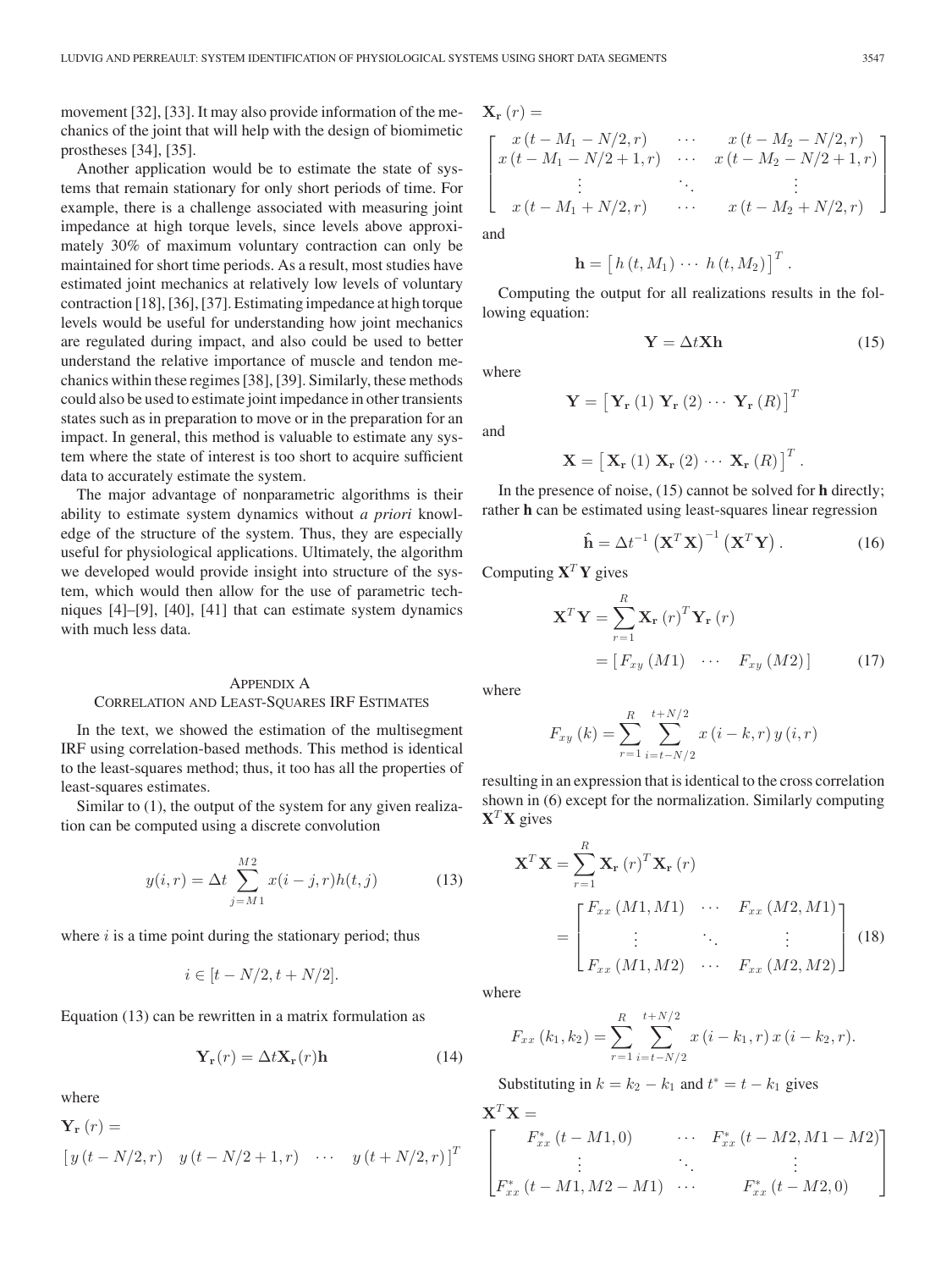where

$$
F_{xx}(t^*,k) = \sum_{r=1}^{R} \sum_{i=t^*}^{t^*+N-1} x(i,r) x(i-k,r)
$$
 (19)

resulting in the same matrix of autocorrelations as in (7) except for the normalization. The normalization from the auto- and cross-correlations cancels out; thus, the correlation method of solving for the IRF is identical to the least-squares method and, therefore, has all the properties of least-squares estimates.

# APPENDIX B PARAMETER VARIANCE ESTIMATES

The variance of least-squares parameter estimates is

$$
\operatorname{var}\left(h\left(j\right)\right) = \sigma_e^2\left(j\right) C\left(j\right) \tag{20}
$$

where  $\sigma_e^2$  is the noise variance, and  $C(j)$  is the entry on the jth row and *j*th column of  $(\mathbf{X}^T \mathbf{X})^{-1}$ .

For a Gaussian white input with a variance of 1

$$
\mathbf{X}^T \mathbf{X} = \begin{bmatrix} d_1 & b_{12} & \cdots & b_{1M} \\ b_{12} & d_2 & \cdots & b_{2M} \\ \vdots & \vdots & \ddots & \vdots \\ b_{1M} & b_{2M} & \cdots & d_M \end{bmatrix}
$$
(21)

where  $d_i$  is random variable from a  $\chi^2$  distribution with n degrees of freedom, and  $b_{ij}$  is the sum of n random variables from a product of normal distributions,  $n$  is the total number of data points, and  $M$  is the total number of lags. Inverting (21) and computing the expected value of each diagonal entry analytically is not reasonable; rather we ran Monte–Carlo simulation where we found that for up to 100 lags each diagonal entry in  $(X^T X)^{-1}$  can be approximated by

$$
C(j) \approx \frac{1}{n - M - 1}.\tag{22}
$$

Thus, the parameter variance of the estimates generated by the multisegment algorithm is

$$
\sigma_{\text{MS}}^2 = \frac{1}{NR - M - 1} \sigma_e^2. \tag{23}
$$

For a single IRF estimated by the classical or ensemble algorithms, the parameter variance is given by

$$
\sigma_C^2 = \frac{1}{N - M - 1} \sigma_e^2 \tag{24}
$$

$$
\sigma_E^2 = \frac{1}{R - M - 1} \sigma_e^2.
$$

Averaging multiple classical IRFs results in parameter variance of

$$
\sigma_C^2 = \text{var}(\bar{h}_C)
$$

$$
= \text{var}\left(\frac{1}{R}\sum_{r=1}^R h(j,r)\right)
$$

$$
= \frac{1}{R^2} \sum_{r=1}^{R} \text{var}(h(j,r))
$$
  
= 
$$
\frac{1}{R^2} \sum_{r=1}^{R} \frac{1}{N - M - 1} \sigma_e^2
$$
  
= 
$$
\frac{1}{R(N - M - 1)} \sigma_e^2.
$$
 (25)

A similar process shows that

$$
\sigma_E^2 = \frac{1}{N(R - M - 1)} \sigma_e^2.
$$
 (26)

#### **REFERENCES**

- [1] J. F. Soechting, J. R. Dufresne, and F. Lacquaniti, "Time-varying properties of myotatic response in man during some simple motor tasks," *J. Neurophysiol.*, vol. 46, pp. 1226–1243, Dec. 1981.
- [2] J. B. MacNeil, R. E. Kearney, and I. W. Hunter, "Identification of timevarying biological systems from ensemble data," *IEEE Trans. Biomed. Eng.*, vol. 39, no. 12, pp. 1213–1225, Dec. 1992.
- [3] D. Ludvig, T. S. Visser, H. Giesbrecht, and R. E. Kearney, "Identification of time-varying intrinsic and reflex joint stiffness," *IEEE Trans Biomed. Eng.*, vol. 58, no. 6, pp. 1715–1723, Jun. 2011.
- [4] A. G. Poulimenos and S. D. Fassois, "Parametric time-domain methods for non-stationary random vibration modelling and analysis: A critical survey and comparison," *Mech. Syst. Signal Process.*, vol. 20, pp. 763– 816, May 2006.
- [5] M. D. Spiridonakos and S. D. Fassois, "Parametric identification of a time-varying structure based on vector vibration response measurements," *Mech. Syst. Signal Process.*, vol. 23, pp. 2029–2048, Aug. 2009.
- [6] Y. Xu and J. M. Hollerbach, "Identification of human joint mechanical properties from single trial data," *IEEE Trans. Biomed. Eng.*, vol. 45, no. 8, pp. 1051–1060, Aug. 1998.
- [7] D. J. Bennett, J. M. Hollerbach, Y. Xu, and I. W. Hunter, "Time-varying stiffness of human elbow joint during cyclic voluntary movement," *Exp. Brain Res.*, vol. 88, pp. 433–442, 1992.
- [8] D. Piovesan, A. Pierobon, P. DiZio, and J. R. Lackner, "Measuring multijoint stiffness during single movements: Numerical validation of a novel time-frequency approach," *PLoS One*, vol. 7, p. e33086, 2012.
- [9] M. K. Tsatsanis and G. B. Giannakis, "Time-varying system-identification and model validation using wavelets," *IEEE Trans. Signal Process.*, vol. 41, no. 12, pp. 3512–3523, Dec. 1993.
- [10] F. Lacquaniti, M. Carrozzo, and N. A. Borghese, "Time-varying mechanical behavior of multijointed arm in man," *J. Neurophysiol.*, vol. 69, pp. 1443–1464, May 1993.
- [11] J. K. Hammond and P. R. White, "The analysis of non-stationary signals using time-frequency methods," *J. Sound Vib.*, vol. 190, pp. 419–447, Feb. 1996.
- [12] J. Lataire and R. Pintelon, "Frequency-domain weighted non-linear leastsquares estimation of continuous-time, time-varying systems," *IET Control Theory Appl.*, vol. 5, pp. 923–933, May 2011.
- [13] J. Lataire, R. Pintelon, and E. Louarroudi, "Non-parametric estimate of the system function of a time-varying system," *Automatica*, vol. 48, pp. 666– 672, Apr. 2012.
- [14] R. E. Kearney, R. B. Stein, and L. Parameswaran, "Identification of intrinsic and reflex contributions to human ankle stiffness dynamics," *IEEE Trans. Biomed. Eng.*, vol. 44, no. 6, pp. 493–504, Jun. 1997.
- [15] L. Q. Zhang and W. Z. Rymer, "Simultaneous and nonlinear identification of mechanical and reflex properties of human elbow joint muscles," *IEEE Trans. Biomed. Eng.*, vol. 44, no. 12, pp. 1192–1209, Dec. 1997.
- [16] D. Ludvig and R. E. Kearney, "Real-time estimation of intrinsic and reflex stiffness," *IEEE Trans. Biomed. Eng.*, vol. 54, no. 10, pp. 1875–1884, Oct. 2007.
- [17] R. E. Kearney and I. W. Hunter, "System identification of human joint dynamics," *Crit. Rev. Biomed. Eng.*, vol. 18, pp. 55–87, 1990.
- [18] E. J. Perreault, R. F. Kirsch, and P. E. Crago, "Effects of voluntary force generation on the elastic components of endpoint stiffness," *Exp. Brain Res.*, vol. 141, pp. 312–323, Dec. 2001.